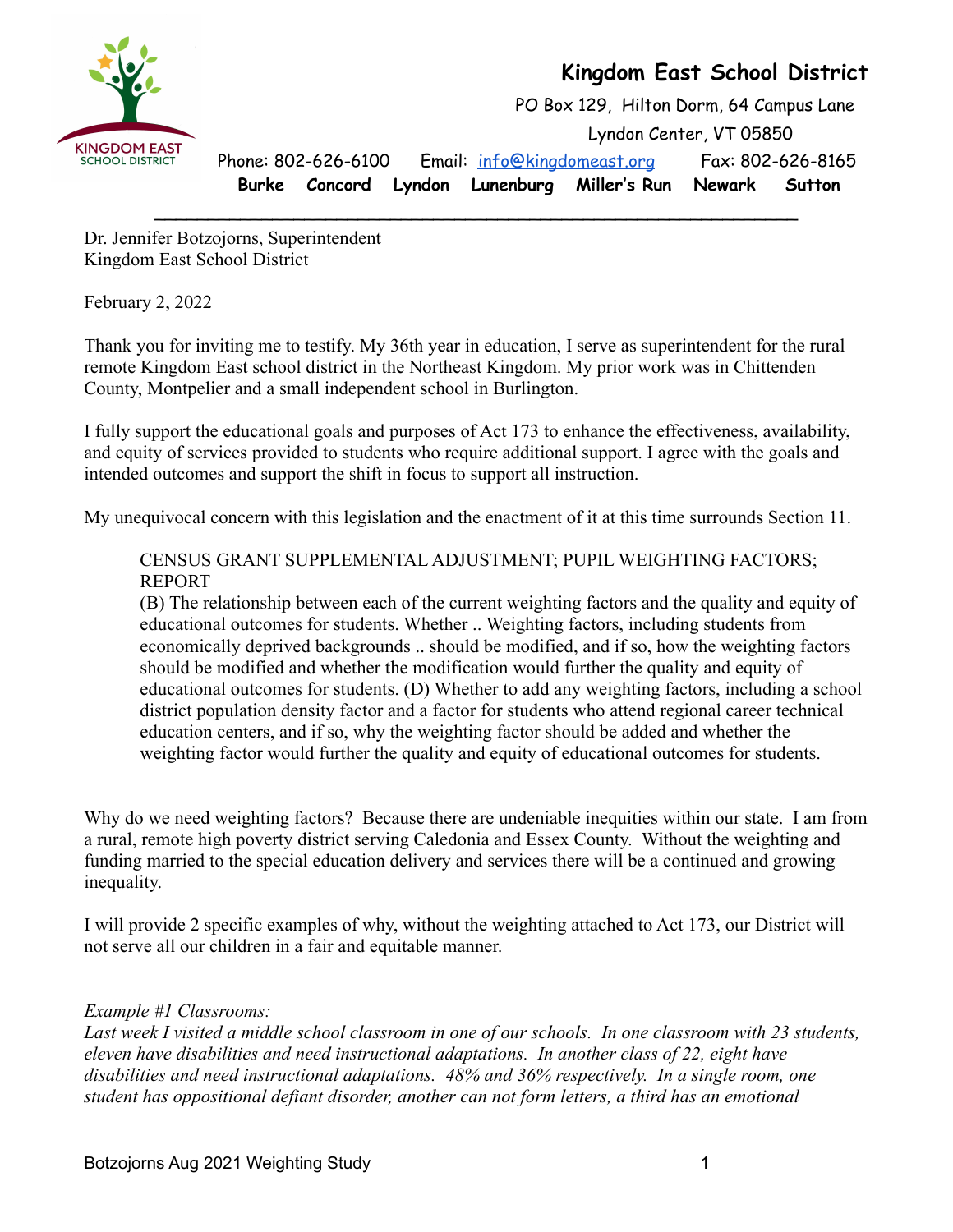*disability, two have cognitive delays, 3 have autism. We are working with a push in and pull out model, quality first instruction, we need the resources to provide all these children with the support they need.*

*Second example: As I speak, our professional staff have 44 emergency or provisional licenses. I would like to read the provisional or emergency license endorsement areas as it provides a powerful piece of information.*

| <b>15-Social Studies</b>                  |
|-------------------------------------------|
| 19A-Middle Grades-English Language Arts   |
| 19B-Middle Grades-Mathematics             |
| 00-Elementary Education                   |
| 05-English                                |
| 61-School Librarian                       |
| 12-Music                                  |
| 19B-Middle Grades-Mathematics             |
| 19C-Middle Grades-Science                 |
| 19B-Middle Grades-Mathematics             |
| 06B-Spanish-Modern and Classical Language |
| 19C-Middle Grades-Science                 |
| 00-Elementary Education                   |
| 06A-French-Modern and Classical Language  |
| 19A-Middle Grades-English Language Arts   |
| 19A-Middle Grades-English Language Arts   |
| 19D-Middle Grades-Social Studies          |
| 19B-Middle Grades-Mathematics             |
| 19B-Middle Grades-Mathematics             |
| 64-School Counselor                       |
| 19A-Middle Grades-English Language Arts   |
| $\overline{02-Art}$                       |
| 19D-Middle Grades-Social Studies          |
| 64-School Counselor                       |
| 82-Special Educator                       |
| 19D-Middle Grades-Social Studies          |
| 31-Health Education                       |